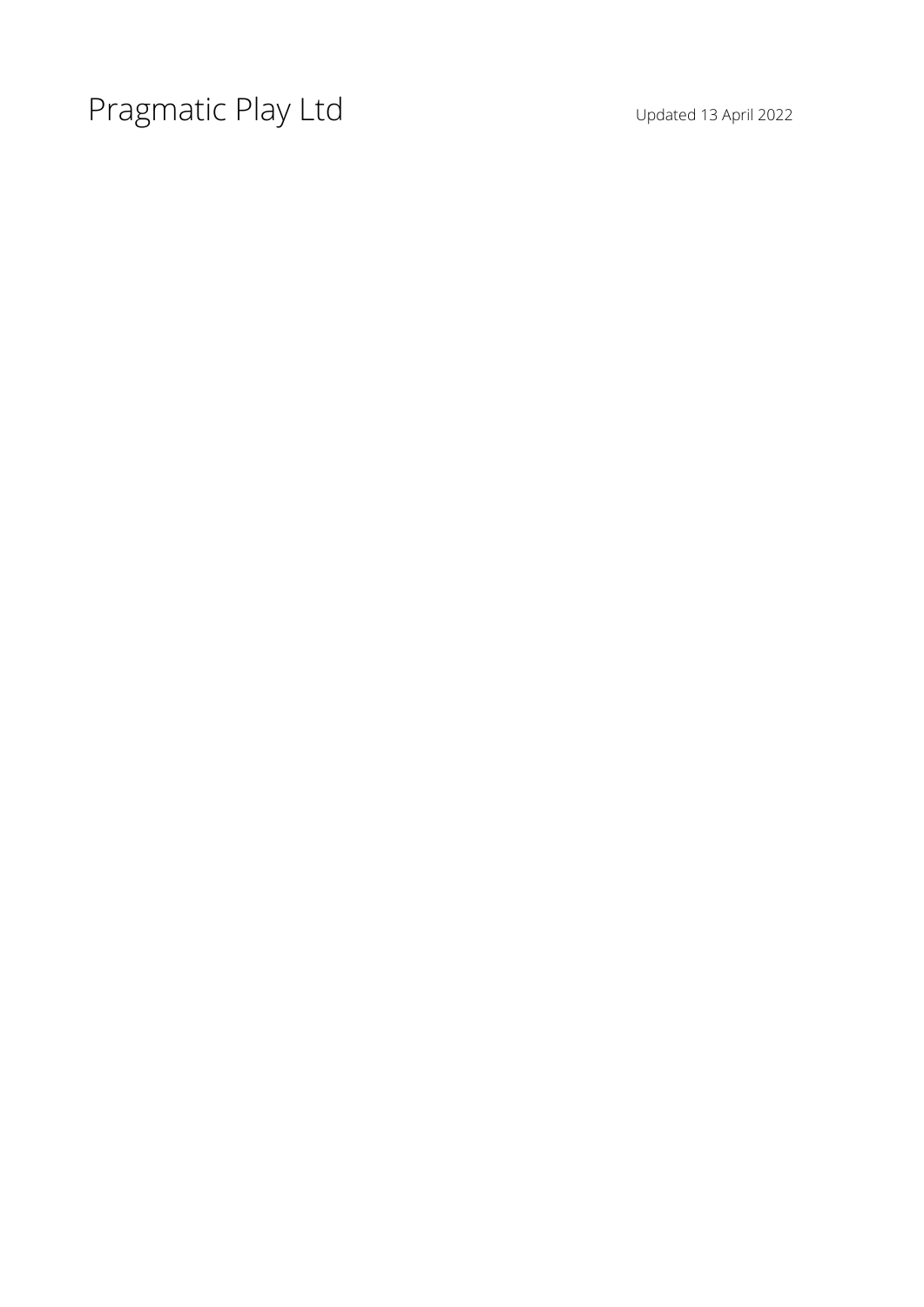# Wolf Gold 1,000,000

Wolf Gold 1,000,000 is a match 3 to win scratch card.

## Characteristics and features

- The prizes are RNG based
- All wins are expressed in real money, converted to player's currency, based on currency exchange rate
- The base currency for the prizes is Euro, in parity with USD and GBP
- The PAYTABLE button is present on the screen at all times and shows the following information
	- o List of all available prizes in the game
	- o The chance of winning a certain prize out of the total number of tickets
	- The price per ticket is fixed and based on the users currency
- Tickets are sold individually or in batches
- Discounts can be applied to batches of tickets
- When tickets are bought in batches, the number of bought tickets is always shown to the player on screen

# How To Play

- User is presented with grid of 3x3 symbols that he needs to scratch using the mouse or finger to reveal the values underneath
- When 3 of the same value are revealed, the user is awarded that prize
- There is a single possible prize per ticket

#### Free Play Feature

- One of the possible prizes in the game is Free Play
- When the user reveals 3 Free Play symbols on a ticket, one ore new ticket is awarded for free

| <b>Wolf Gold Pay Table</b> |          |           |
|----------------------------|----------|-----------|
| <b>Tier</b>                | # Prizes | Award     |
| 1                          | 1        | 1,000,000 |
| 2                          | 2        | 100,000   |
| 3                          | 25       | 10,000    |
| 4                          | 500      | 1,000     |
| 5                          | 1,500    | 500       |
| 6                          | 35,000   | 100       |
| 7                          | 150,000  | 40        |
| 8                          | 750,000  | 12        |
| 9                          | 800,000  | 4         |
| 10                         | 900,000  | Freeplay  |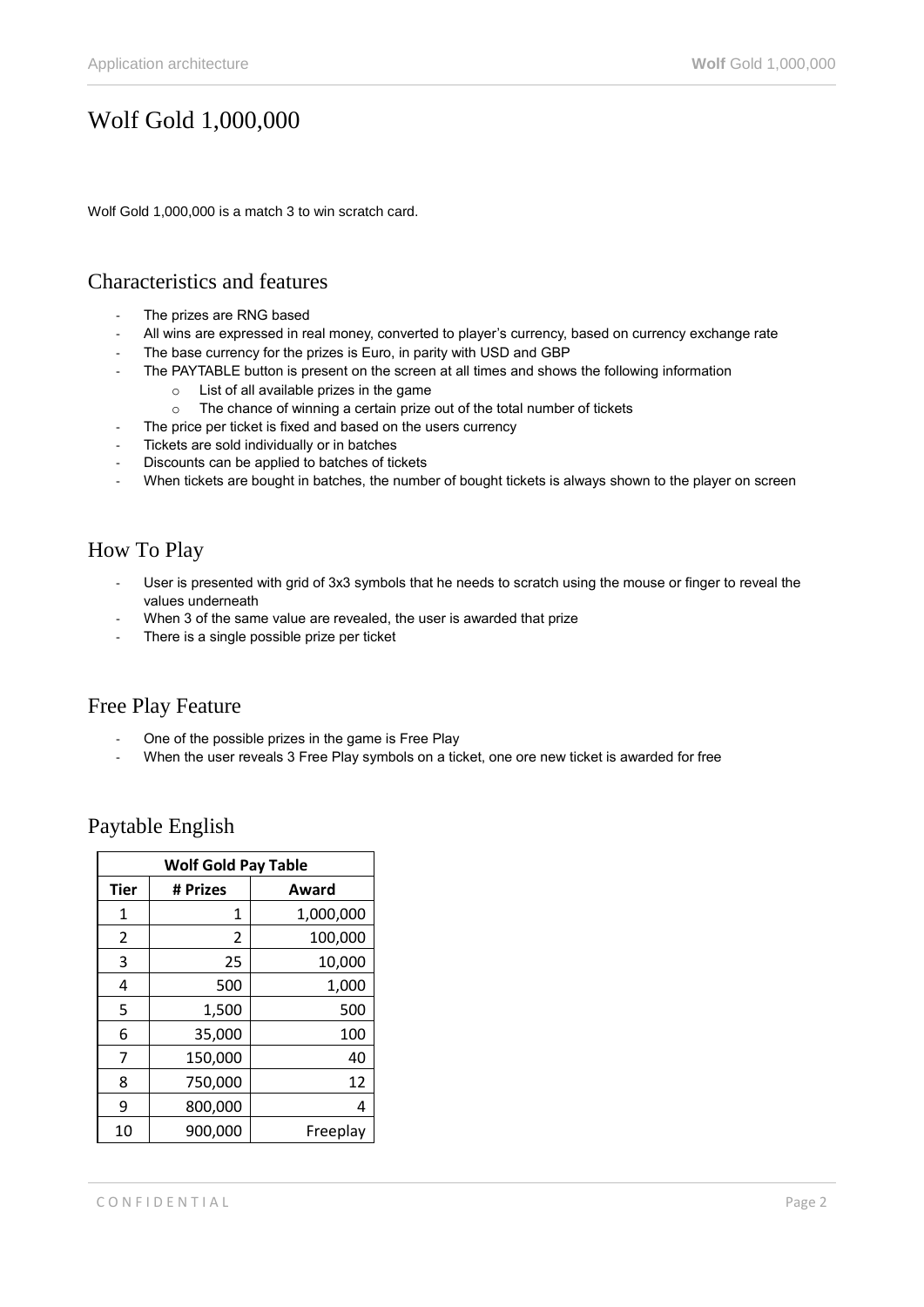# Diamond Strike 100,000

Diamond Strike 100,000 is a match 3 to win scratch card.

#### Characteristics and features

- The prizes are RNG based
- All wins are expressed in real money, converted to player's currency, based on currency exchange rate
- The base currency for the prizes is Euro, in parity with USD and GBP
	- The PAYTABLE button is present on the screen at all times and shows the following information
		- o List of all available prizes in the game
		- o The chance of winning a certain prize out of the total number of tickets
	- The price per ticket is fixed and based on the users currency
- Tickets are sold individually or in batches
- Discounts can be applied to batches of tickets
- When tickets are bought in batches, the number of bought tickets is always shown to the player on screen

#### How To Play

- User is presented with grid of 3x3 symbols that he needs to scratch using the mouse or finger to reveal the values underneath
- When 3 of the same value are revealed, the user is awarded that prize
- There is a single possible prize per ticket

#### Free Play Feature

- One of the possible prizes in the game is Free Play
- When the user reveals 3 Free Play symbols on a ticket, one ore new ticket is awarded for free

| <b>Diamond Strike Pay Table</b> |          |         |
|---------------------------------|----------|---------|
| <b>Tier</b>                     | # Prizes | Award   |
| 1                               | 1        | 100,000 |
| 2                               | 10       | 10,000  |
| 3                               | 50       | 2,000   |
| 4                               | 100      | 1,000   |
| 5                               | 1,000    | 200     |
| 6                               | 10,000   | 100     |
| 7                               | 50,000   | 20      |
| 8                               | 420,000  | 5       |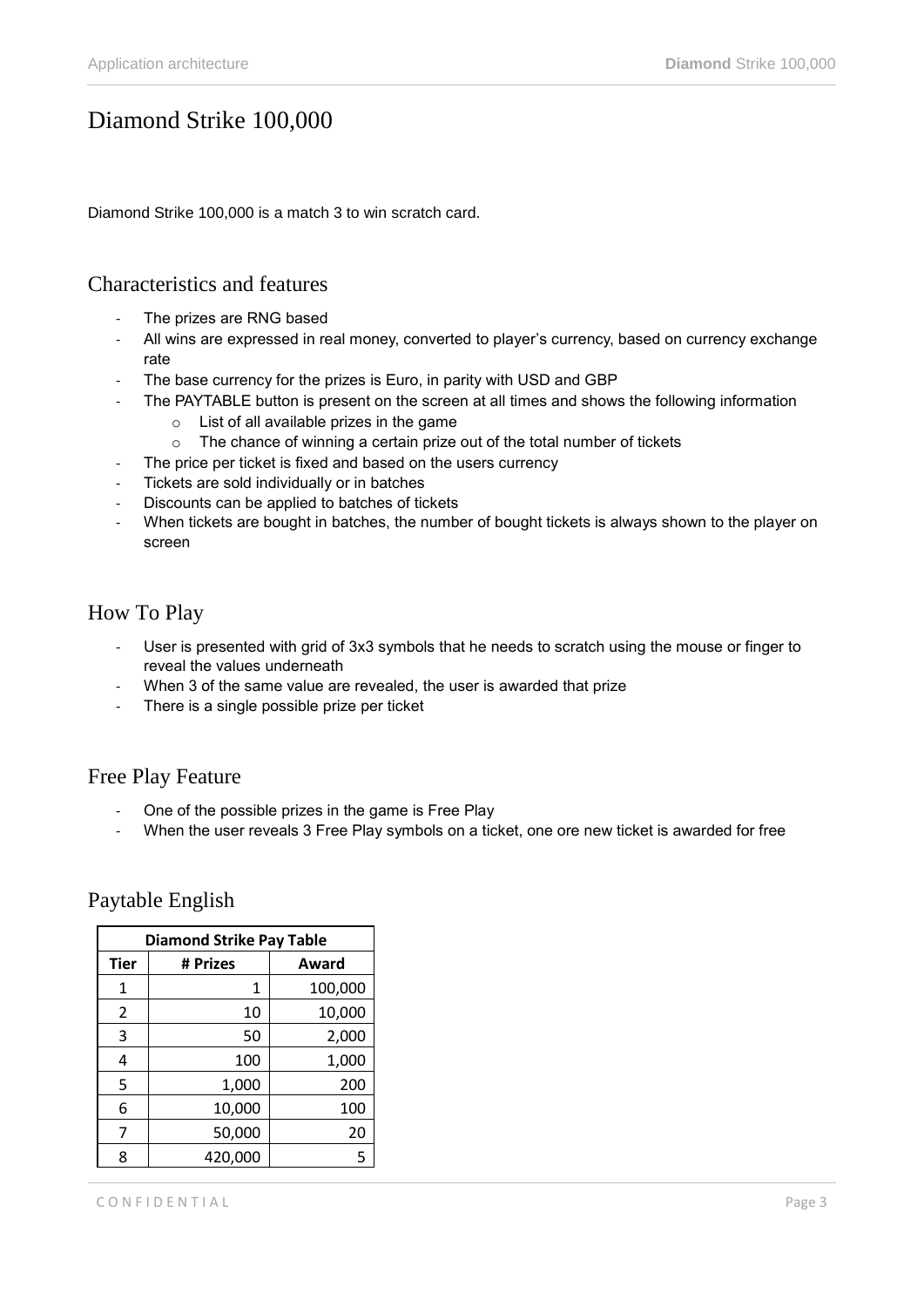|    | 1,000,000 |          |
|----|-----------|----------|
| 10 | 1,218,839 | Freeplay |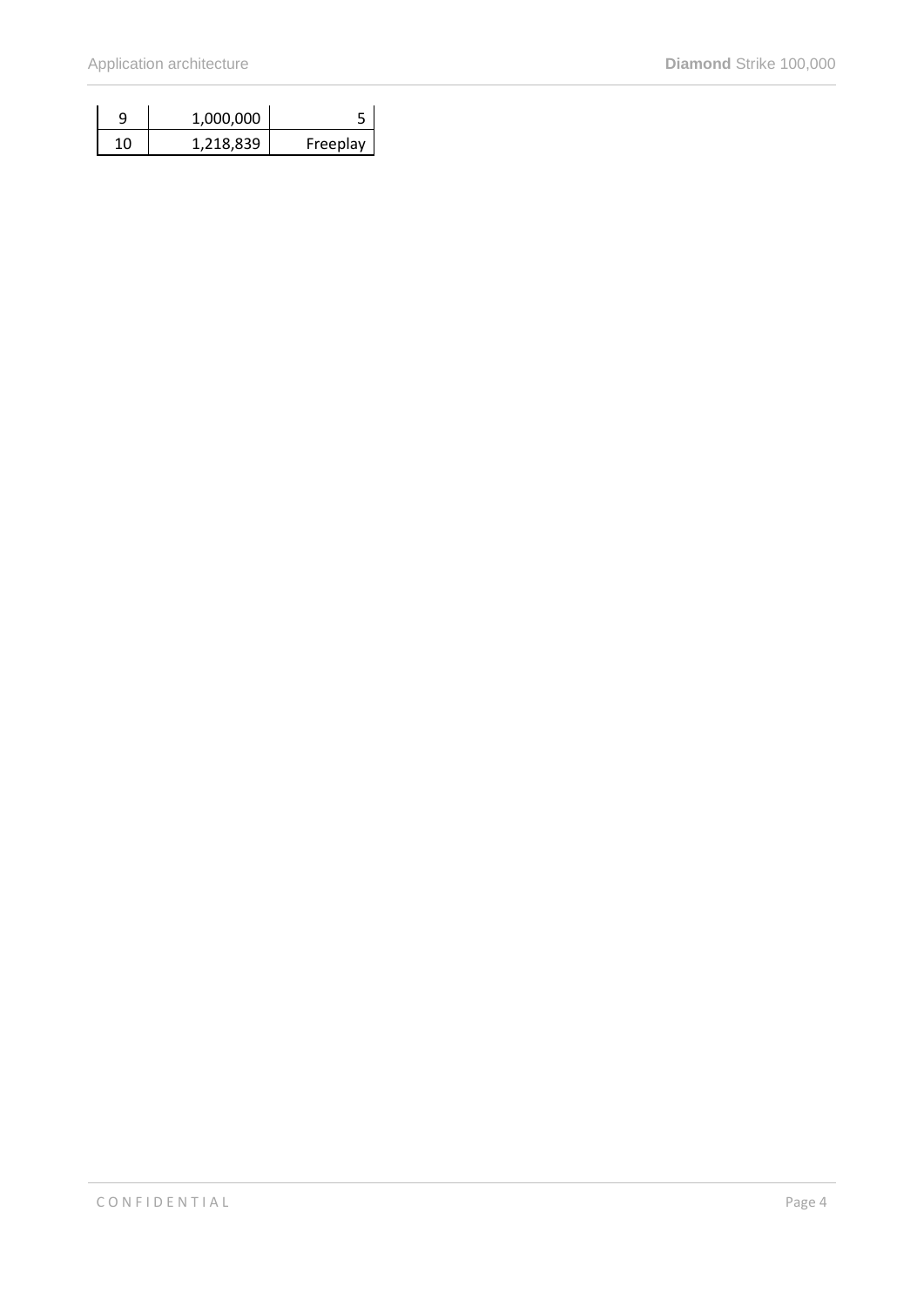# Panda Gold 10,000

Panda Gold 10,000 is a match 3 to win scratch card.

## Characteristics and features

- The prizes are RNG based
- All wins are expressed in real money, converted to player's currency, based on currency exchange rate
- The base currency for the prizes is Euro, in parity with USD and GBP
- The PAYTABLE button is present on the screen at all times and shows the following information
	- o List of all available prizes in the game
	- o The chance of winning a certain prize out of the total number of tickets
	- The price per ticket is fixed and based on the users currency
- Tickets are sold individually or in batches
- Discounts can be applied to batches of tickets
- When tickets are bought in batches, the number of bought tickets is always shown to the player on screen

# How To Play

- User is presented with grid of 3x3 symbols that he needs to scratch using the mouse or finger to reveal the values underneath
- When 3 of the same value are revealed, the user is awarded that prize
- There is a single possible prize per ticket

#### Free Play Feature

- One of the possible prizes in the game is Free Play
- When the user reveals 3 Free Play symbols on a ticket, one ore new ticket is awarded for free

| <b>Panda Gold Pay Table</b> |          |          |
|-----------------------------|----------|----------|
| <b>Tier</b>                 | # Prizes | Award    |
| 1                           | 1        | 10,000   |
| $\overline{2}$              | 10       | 1,000    |
| 3                           | 100      | 100      |
| 4                           | 400      | 50       |
| 5                           | 950      | 25       |
| 6                           | 8,250    | 10       |
| 7                           | 20,000   | 5        |
| 8                           | 55,000   | 1        |
| 9                           | 105,000  | 0.5      |
| 10                          | 150,000  | Freeplay |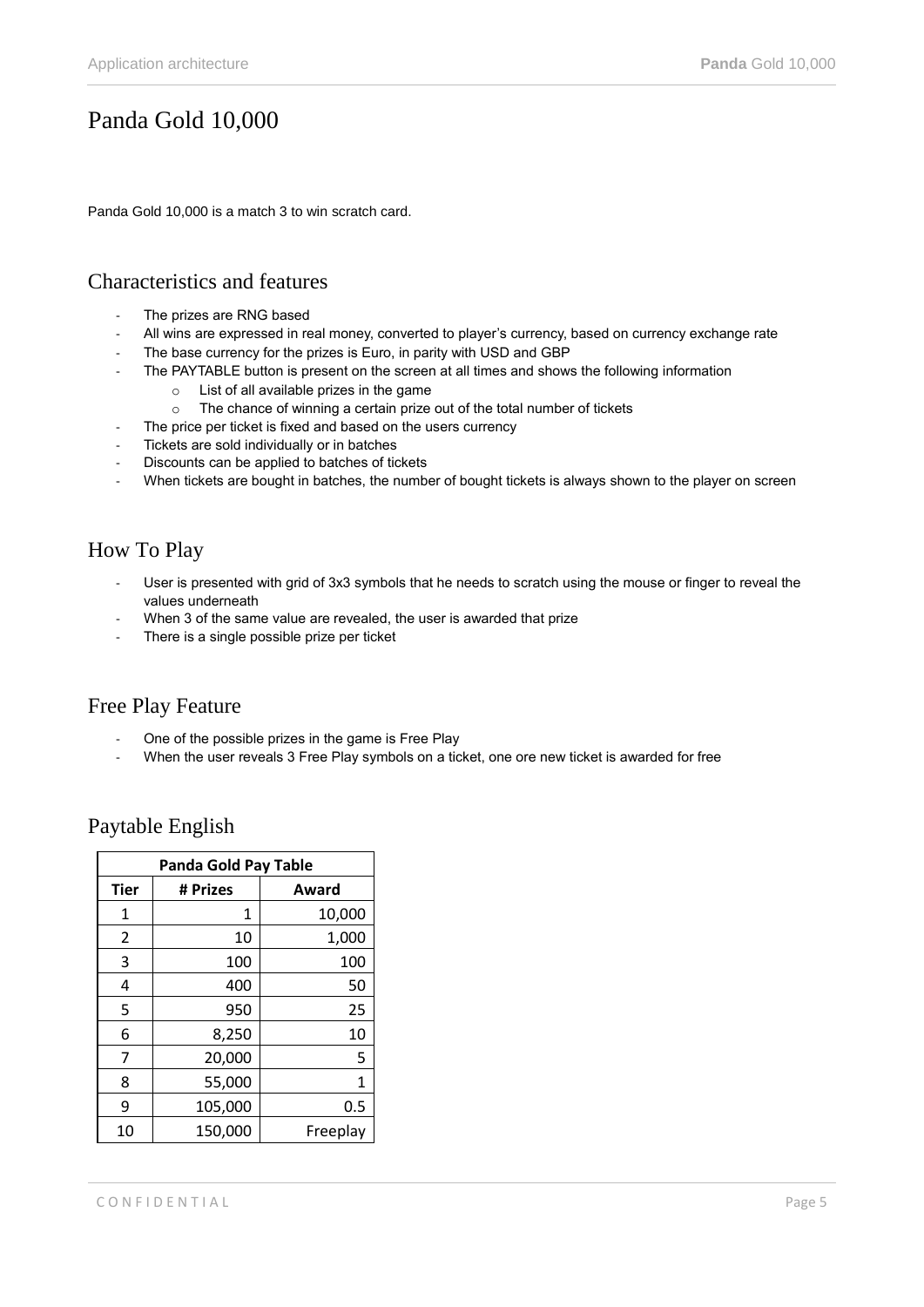# Queen of Gold 100,000

Queen of Gold 100,000 is a match 3 to win scratch card.

## Characteristics and features

- The prizes are RNG based
- All wins are expressed in real money, converted to player's currency, based on currency exchange rate
- The base currency for the prizes is Euro, in parity with USD and GBP
- The PAYTABLE button is present on the screen at all times and shows the following information
	- o List of all available prizes in the game
	- o The chance of winning a certain prize out of the total number of tickets
	- The price per ticket is fixed and based on the users currency
- Tickets are sold individually or in batches
- Discounts can be applied to batches of tickets
- When tickets are bought in batches, the number of bought tickets is always shown to the player on screen

# How To Play

- User is presented with grid of 3x3 symbols that he needs to scratch using the mouse or finger to reveal the values underneath
- When 3 of the same value are revealed, the user is awarded that prize
- There is a single possible prize per ticket

| <b>Queen of Gold Pay Table</b> |           |         |
|--------------------------------|-----------|---------|
| <b>Tier</b>                    | # Prizes  | Award   |
| 1                              | 1         | 100,000 |
| 2                              | 3         | 50,000  |
| 3                              | 35        | 5,000   |
| 4                              | 200       | 1,000   |
| 5                              | 1,000     | 500     |
| 6                              | 12,000    | 50      |
| 7                              | 120,000   | 10      |
| 8                              | 325,000   | 5       |
| 9                              | 950,000   | 2       |
| 10                             | 1,200,000 | 1       |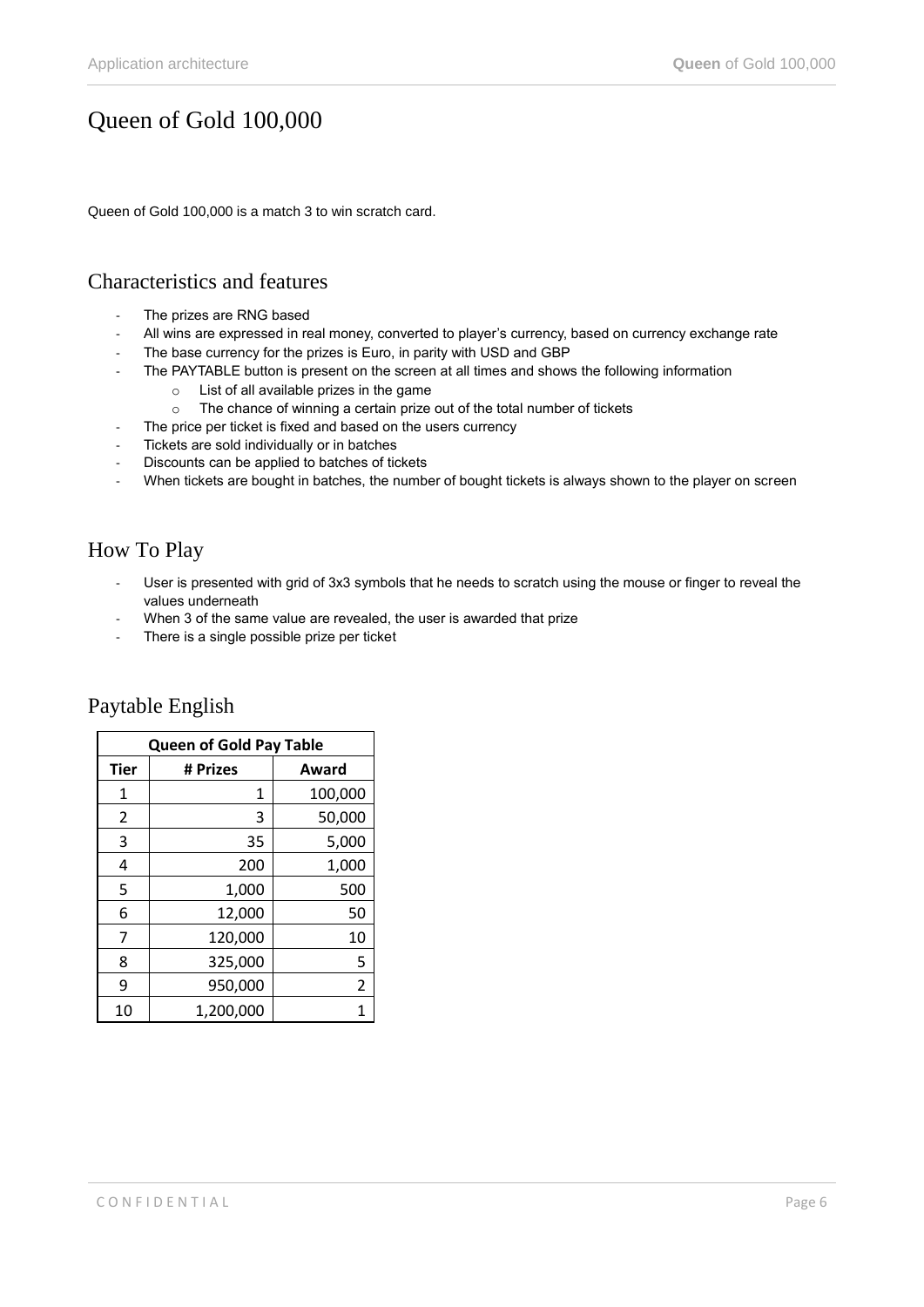# Hot Safari 50,000

Hot Safari 50,000 is a match 3 to win scratch card.

## Characteristics and features

- The prizes are RNG based
- All wins are expressed in real money, converted to player's currency, based on currency exchange rate
- The base currency for the prizes is Euro, in parity with USD and GBP
- The PAYTABLE button is present on the screen at all times and shows the following information
	- o List of all available prizes in the game
	- o The chance of winning a certain prize out of the total number of tickets
	- The price per ticket is fixed and based on the users currency
- Tickets are sold individually or in batches
- Discounts can be applied to batches of tickets
- When tickets are bought in batches, the number of bought tickets is always shown to the player on screen

# How To Play

- User is presented with grid of 3x3 symbols that he needs to scratch using the mouse or finger to reveal the values underneath
- When 3 of the same value are revealed, the user is awarded that prize
- There is a single possible prize per ticket

## Free Play Feature

- One of the possible prizes in the game is Free Play
- When the user reveals 3 Free Play symbols on a ticket, one ore new ticket is awarded for free

| <b>Hot Safari Pay Table</b> |           |          |
|-----------------------------|-----------|----------|
| <b>Tier</b>                 | # Prizes  | Award    |
| 1                           | 1         | 50,000   |
| 2                           | 12        | 5,000    |
| 3                           | 200       | 500      |
| 4                           | 750       | 250      |
| 5                           | 5,000     | 50       |
| 6                           | 15,000    | 25       |
| 7                           | 125,000   | 5        |
| 8                           | 475,000   | 2.5      |
| 9                           | 1,200,000 | 0.5      |
| 10                          | 1,500,000 | Freeplay |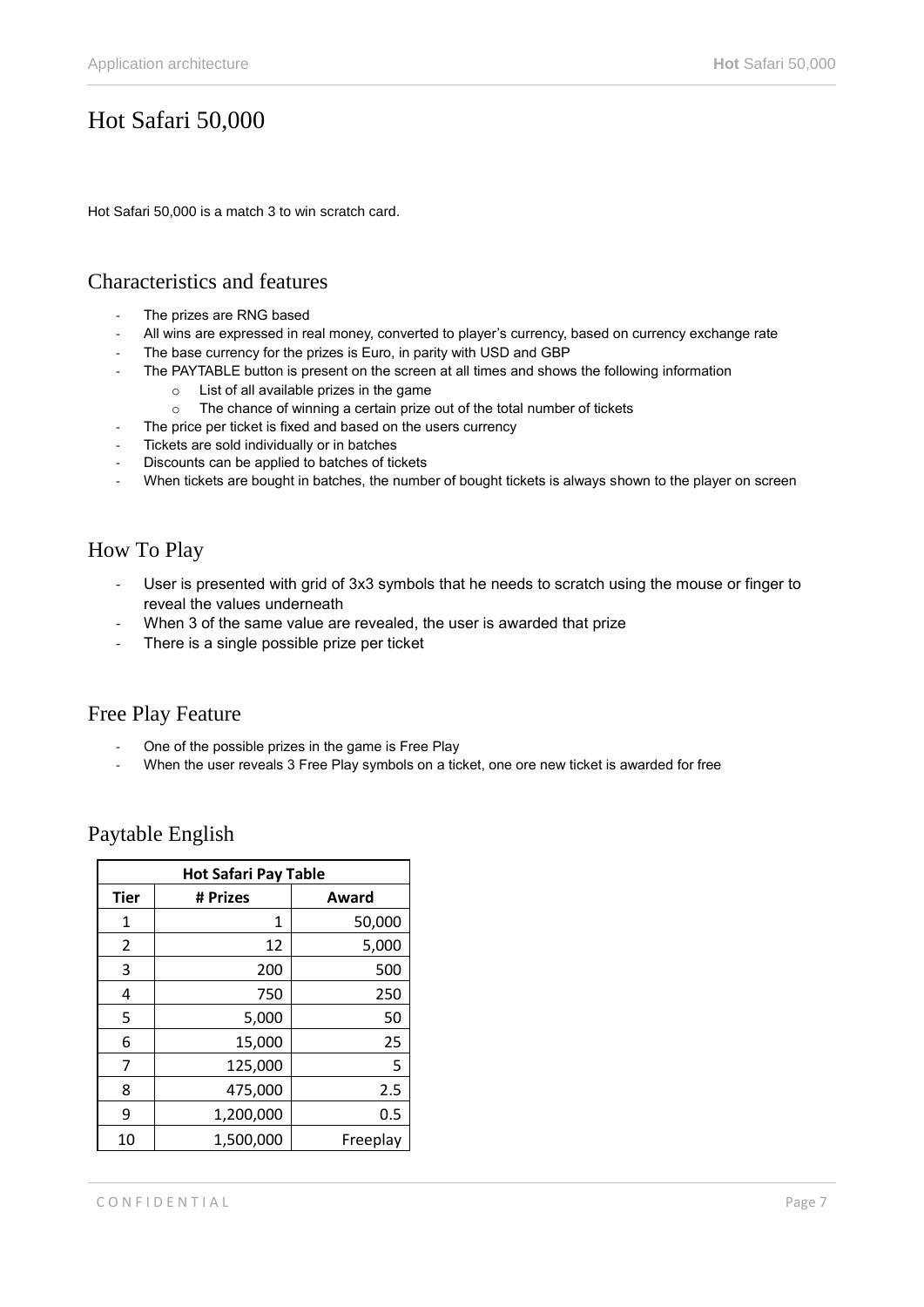# Gold Rush 250,000

Gold Rush 250,000 is a match 3 to win scratch card.

## Characteristics and features

- The prizes are RNG based
- All wins are expressed in real money, converted to player's currency, based on currency exchange rate
- The base currency for the prizes is Euro, in parity with USD and GBP
	- The PAYTABLE button is present on the screen at all times and shows the following information
		- o List of all available prizes in the game
		- o The chance of winning a certain prize out of the total number of tickets
	- The price per ticket is fixed and based on the users currency
- Tickets are sold individually or in batches
- Discounts can be applied to batches of tickets
- When tickets are bought in batches, the number of bought tickets is always shown to the player on screen

# How To Play

- User is presented with grid of 3x3 symbols that he needs to scratch using the mouse or finger to reveal the values underneath
- When 3 of the same value are revealed, the user is awarded that prize
- There is a single possible prize per ticket

| <b>Gold Rush Pay Table</b> |           |         |
|----------------------------|-----------|---------|
| <b>Tier</b>                | # Prizes  | Award   |
| 1                          | 1         | 250,000 |
| 2                          | 5         | 50,000  |
| 3                          | 25        | 10,000  |
| 4                          | 300       | 1,000   |
| 5                          | 5,000     | 100     |
| 6                          | 30,000    | 20      |
| 7                          | 75,000    | 10      |
| 8                          | 200,000   | 5       |
| 9                          | 1,000,000 | 2       |
| 10                         | 1,200,000 |         |